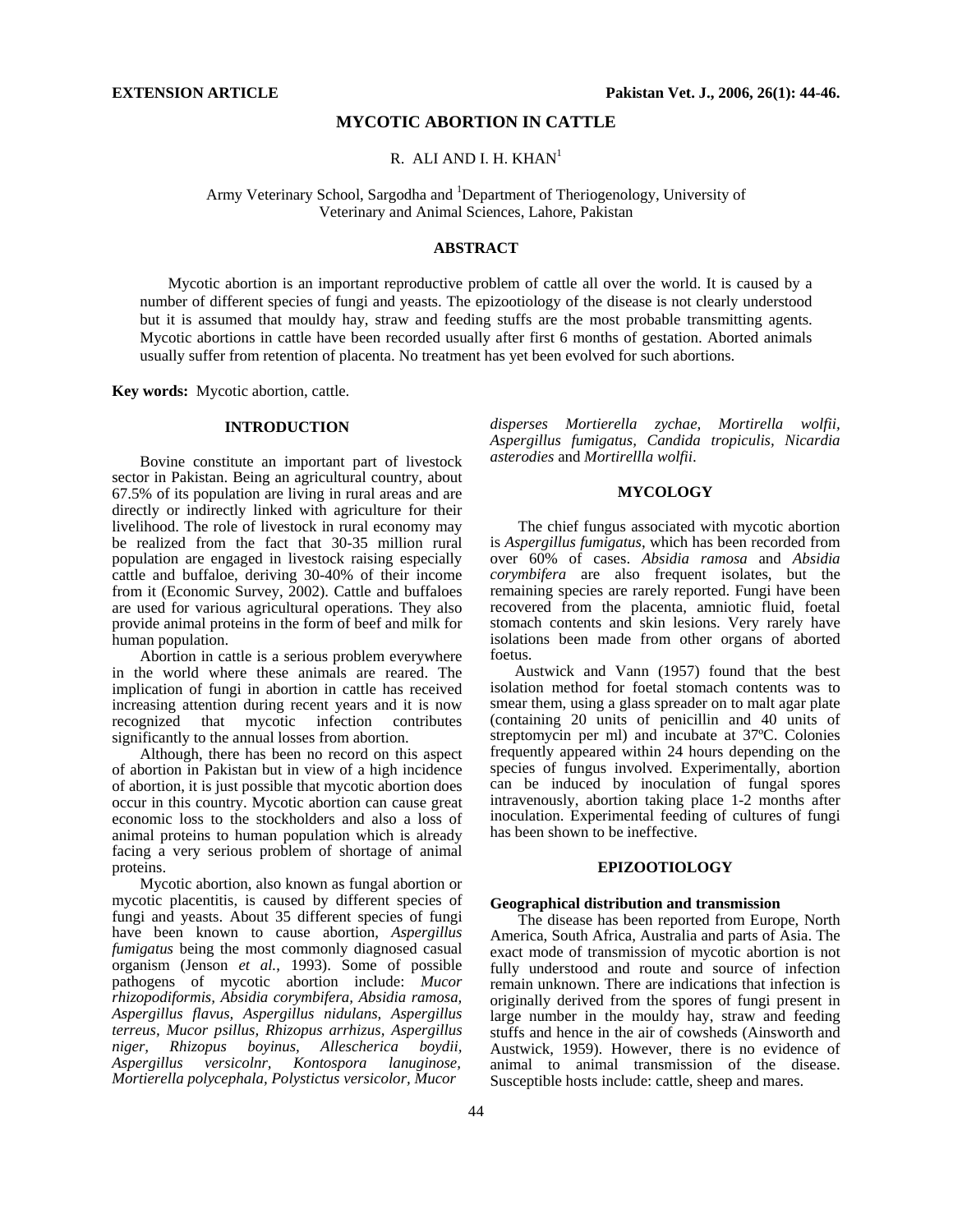## **Factors influencing susceptibility**

It is assumed that housing of animals in relatively confined spaces predisposes them to infection due to the presence of higher concentrations of fungal spores in the air of cowsheds than that of its surroundings (Turner, 1965). Pregnancy in a cow with metabolic derangements from stress may predispose the pregnant cow to fungal infection (Dalling, 1966).

The incidence of the condition is high in late summer or early autumn, due to the presence of large number of fungal spores in pastures during this period (Stableforth and Galloway, 1959). There is also evidence of a winter rise of disease incidence. A study conducted in New York State showed that abortions occurred after third month of pregnancy, with the peak at 6 months and average 6.4 months. The average age of aborting cows was 5.4 years.

## **SYMPTOMATOLOGY**

In the experimental disease, a period of about one month lapses between intravenous inoculation of fungal spores and abortion, but natural incubation period is unknown. No noticeable symptoms have been recorded in the dam either before or after explusion of dead foetus. A tentative clinical diagnosis can be made on the pathological appearance of placenta and particularly the cotyledons and also on the presence of foetal skin lesions.

## **PATHOLOGY**

#### **Pathogenesis**

Principal entry of fungi is via the respiratory tract and the route of infection is via the blood stream in the lungs. Granulomatous lesions in the lungs could break down under stress, leading to invasion of blood vessels with hyphae. Small ulcers in the forestomach and abomasum in the cattle are well known and these may become invaded by the fungi. Spread of infection to the blood stream from such ulcers leads to either pneumonia or placentitis (Roberts, 1971).

#### **Lesions**

The placenta shows characteristic changes. The placental lesions are chiefly concerned with the adherence of maternal part of cotyledon to the chorionic part so that these organs appear as raised, solid, yellowish, cushion-like structures, often with a raised and thickened margin. Occasionally, the foetus shows skin lesions in the form of diffused white hair on the flanks, neck, axilla and inside the backs. Histological examination of the affected cotyledons shows extensive hyperaemia and haemorrhages in the early infection with scattered infiltration of polymorphonuclear leukocytes and eosinophils.

# **DIAGNOSIS**

A provisional field diagnosis can be made by the sporadic nature of the disease, with appearance of placental and foetal skin lesions. Abortions usually occur late in pregnancy and the palcenta is usually retained.

Confirmation of mycotic abortion is made by microscopical and cultural examination. Hyphae may be detected by direct examination of wet preparations of affected cotyledons and abomasal contents. The fungi are isolated from abomasal contents and cotyledons. Foetal stomach contents provide more useful material for culture and produce a pure growth of causative organisms.

#### **Differential diagnosis**

Diagnosis of mycotic abortion presents great difficulties because a number of infectious and noninfectious agents are known to cause abortion in cattle. Abortion resulting from various infectious causes must be differentiated from mycotic abortion. Confirmation lies in the isolation of specific etiologic agent.

#### **PROGNOSIS**

There is conflicting evidence regarding the effect of uterine fungal infection on the subsequent breeding performance of the cow. Resumption of regular breeding is certainly not ruled out by mycotic abortion, but there is not sufficient information to estimate the future performance of an affected cow.

#### **TREATMENT**

No clinical symptoms have been observed in the dam either before or after abortion and no treatment has ever been given to the affected animals. To our present state of knowledge, very little is known about epizootiology of the disease and there appears to be no suitable, nontoxic, anti-fungal agent available for animal use.

Since the epizootiology of mycotic abortion is obscure, evidence on the methods of control is speculative. If mouldy hay and straw are assumed to be the commonest source of infection, a careful watch on the quality of these materials is essential, so that any sample that appears excessively dusty may be rejected. Dust has been shown to consist chiefly of fungal spores of various types, but more especially the spores of mycotic abortion. Treatment of hay with some suitable fungicide during haymaking should be done in order to reduce subsequent mould growth. Housing of animals in relatively confined spaces should also be avoided because some evidence indicates that air of overcrowded cowsheds is rich in spores of fungi and can cause abortion.